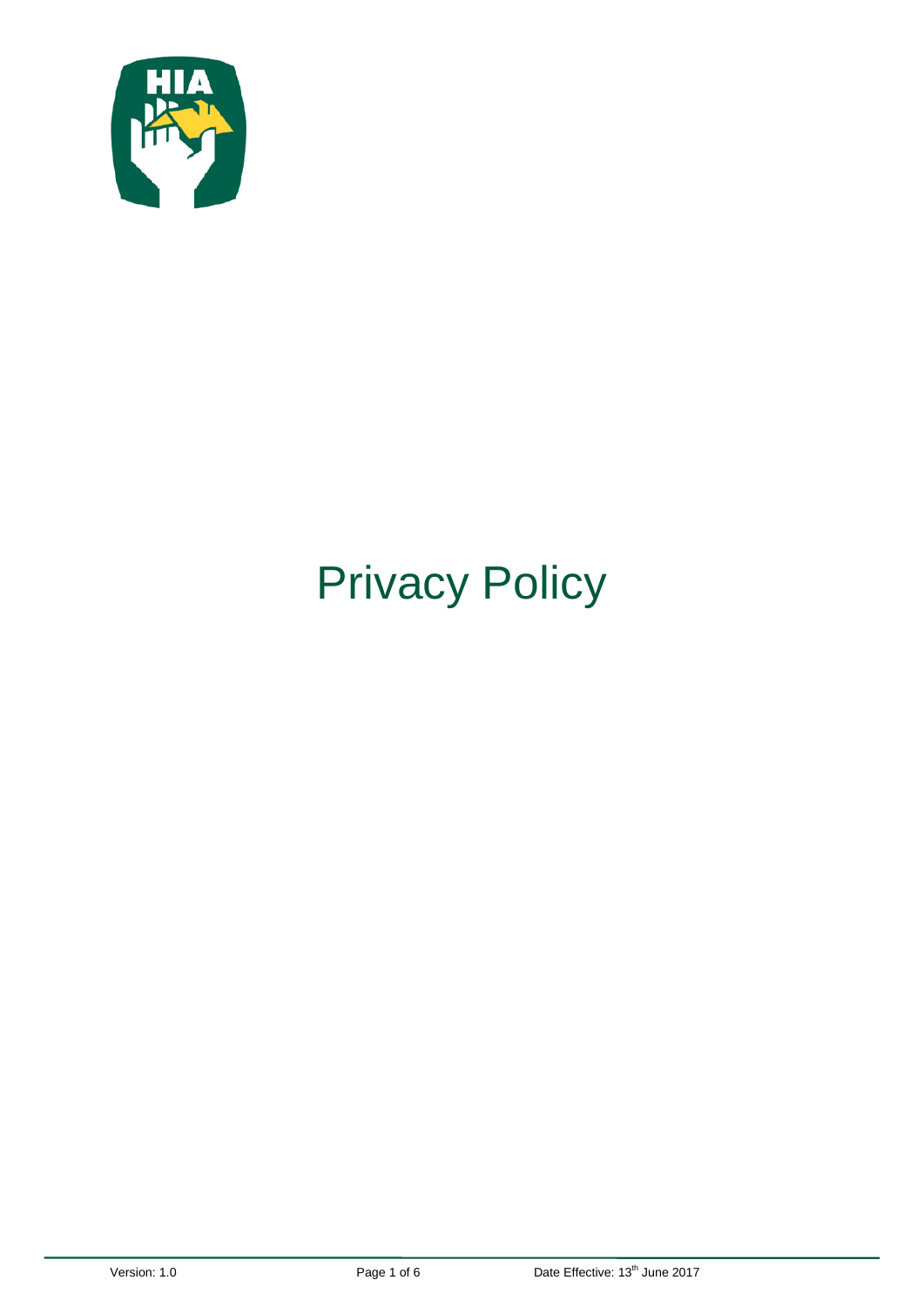## **1. Purpose**

HIA is committed to protecting privacy. HIA provides this Policy under the Privacy Act 1988 (Cth) to provide details about HIA's practices in relation to the collection, use, disclosure and handling of personal information.

## **2. Scope**

This Privacy Policy is governed by the Australian Privacy Principles under the Privacy Act 1988 (Cth). This Policy applies to the collection, storage, maintenance and disposal of personal information gathered from participants as part of the delivery of services to HIA customers.

## **3. Background**

HIA is bound by the Australian [Privacy Principles](http://www.privacy.gov.au/materials/types/infosheets/view/6583) contained in the [Privacy Act \(Cth.\) 1988.](http://www.austlii.edu.au/au/legis/cth/consol_act/pa1988108/)

The Australian Privacy Principles became law effective from 21 December 2001.

Under the Australian Privacy Principles, most business organisations including HIA are subject to strict laws regulating how we deal with information we receive concerning both members and consumers. These apply to the collection, use, storage, security, access to and disclosure of information concerning a member or a consumer;

# **4. Definitions**

'Australian Privacy Principles' means the Principles under the Schedule 1 of the Privacy Act 1988 (Cth).

'Sensitive information' means sensitive information as defined under the Privacy Act 1988 (Cth).

'Personal information' means personal information as defined under the Privacy Act 1988 (Cth).

# **5. Legislation**

Privacy Act 1988 (Cth)

## **6. Policy**

## **6.1. Collection of Personal Information**

We collect personal information when persons:

- a. register for membership;
- b. interact with HIA through the phone, in person or via email where personal details are provided;
- c. purchase or subscribe to our products or services;
- d. subscribe to an HIA mailing list;
- e. lodge a complaint against HIA members under the HIA Code of Ethics;
- f. enter HIA competitions or promotions; or
- g. apply for positions at or contracting services to HIA.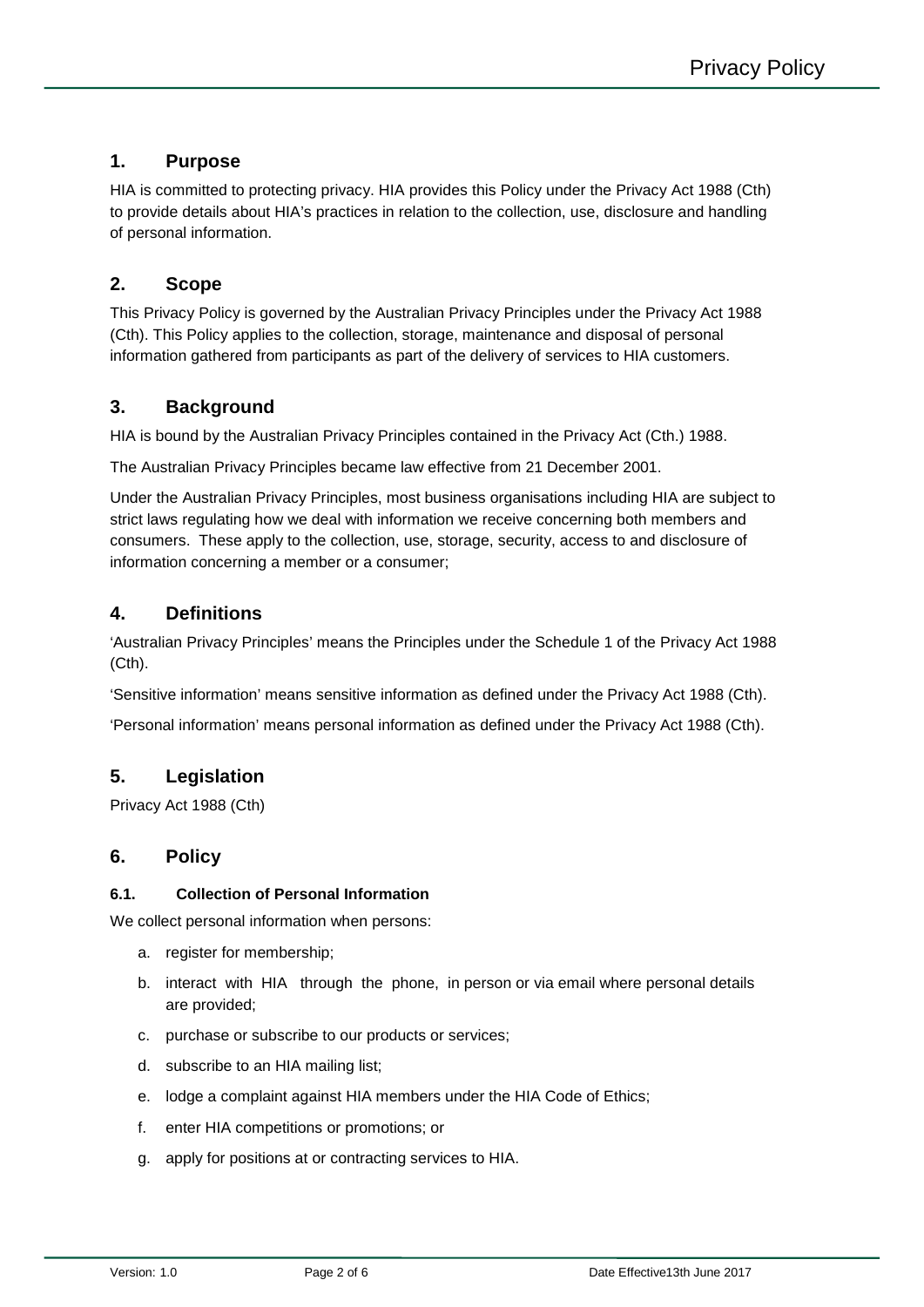We collect and store personal information to:

- a. keep a membership database and verify the identity of members
- b. carry on a business of providing products and services to customers;
- c. keep a record of business transactions for necessary purposes such as orders, accounts, audit, tax, refunds and exchanges;
- d. analyze our business transactions in order to improve our products and services;
- e. communicate with existing customers to offer products or promotions which may meet the needs of the customer ;
- f. investigate complaints in accordance with procedures outlined in HIA's Code of Ethics;
- g. comply with the law or to use information as permitted under the law.

We collect and hold following types of personal information:

- a. contact details that may include names, business names, addresses, email addresses, fax numbers and phone numbers;
- b. optional personal information that has been provided by customers, including interests in a particular area, dietary requirements, gender or age; and
- c. optional surveys that provide personal information .

#### **6.2. Cookies**

We may, from time to time, use 'cookies' which are small data files placed on your machine or device to store information.

We use cookies in many ways including:

- a. authentication cookies that monitor whether you are logged in or not;
- b. session cookies that allow you to remain logged in and keep track of your activities until the browser shuts down;
- c. persistent cookies that help us monitor our services by recording your browser activities and which do not expire upon browser shut down; and
- d. flash cookies to personalise your experience.

We use cookies for many reasons including but not limited to:

- a. improving the Website's performance by reporting any errors that occur;
- b. provide statistics about how the Website is used;
- c. remembering settings that you used on our Website;
- d. identifying that you are logged into the Website;
- e. linking to social networks like Facebook and Twitter; and
- f. providing ads that are tailored to you.

Please note that although cookies do not generally store personal information, they may contain your IP address. However you are effectively anonymous to us because the data is collected in aggregate.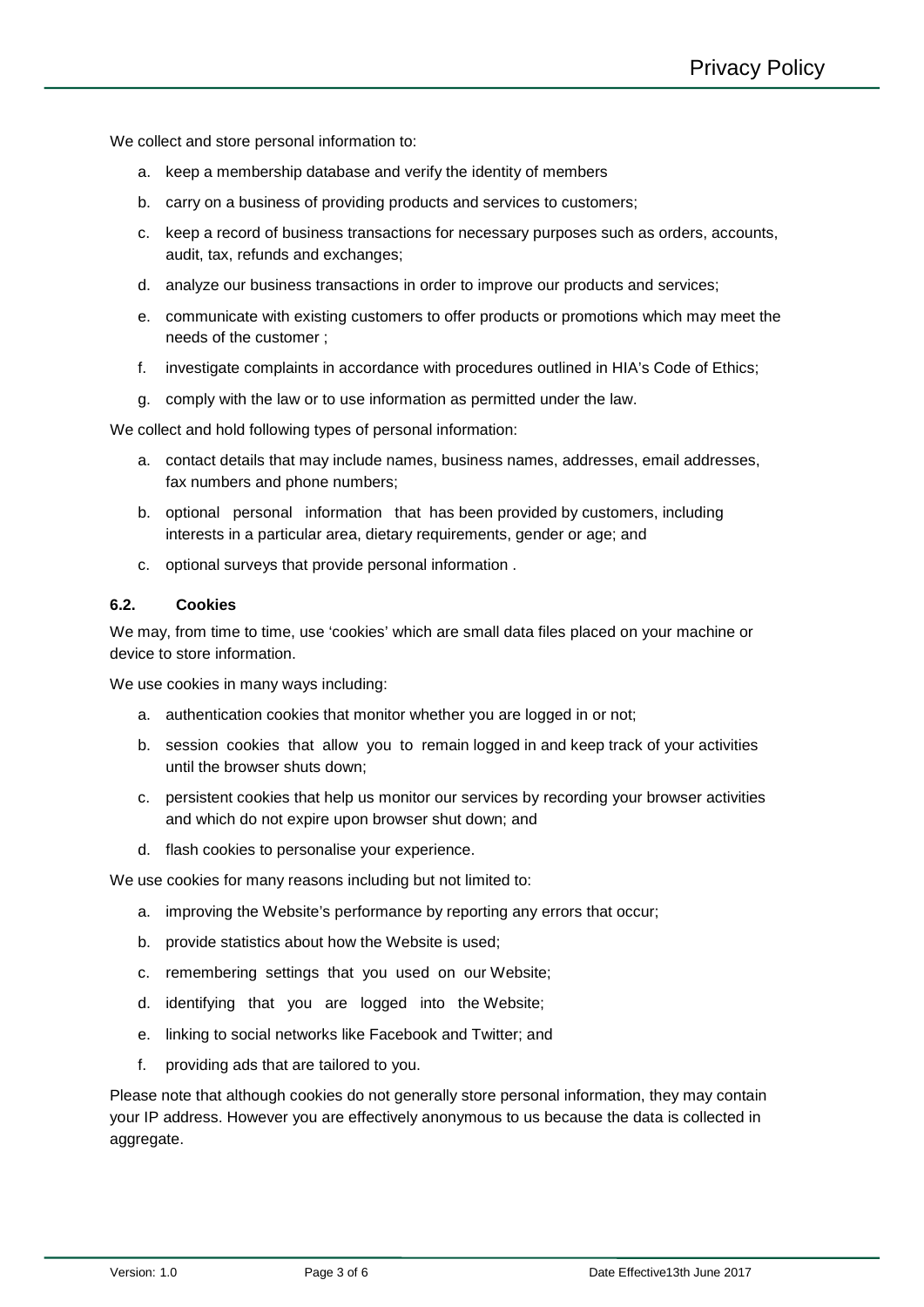You may disable and delete cookies in your browser if you do not want us to use cookies but doing so may detract from your enjoyment of our Website.

## **6.3. Security**

We use a database management system to store most of the personal information and it contains security features, such as encryption, firewall and anti-virus, to ensure the protection and integrity of our data.

## **6.4. Disclosure of Personal Information**

Except as required by law, HIA discloses personal information only for purposes that are reasonably related to HIA's Business and Association activities, and for which we have your actual consent or where you would reasonably expect HIA to do so.

As part of its membership and business services HIA may use your information to:

- a. promote a Member's business through various media such as websites, member directories and the like and;
- b. offer you products, services and information relevant to your business from both HIA and other commercial providers, in various ways including by electronic messages.

HIA will not disclose your personal information to third parties for payment, profit or advantage without your consent.

HIA may disclose personal information to third parties, from time to time, to assist in conducting business, including:

- a. technology service providers including internet service providers or cloud service providers;
- b. couriers such as Australia Post;
- c. data processors that analyse our website traffic or usage;
- d. agents that perform functions on our behalf, such as mailouts, debt collection, marketing or advertising;
- e. where a person consents to the disclosure in writing or where that person would reasonably expect HIA to do so;
- f. our related bodies corporate; and
- g. to persons, entities or courts as required under the law.

## **6.5. Direct Marketing to You**

We will not send you unsolicited commercial electronic messages in contravention of the Spam Act 2003 (Cth).

We may use the non-sensitive information you gave us for the purpose of promoting and marketing our Business to you if we:

- a. use the information that you reasonably expected us to use for promoting and marketing our Business to you; and
- b. provide you a simple method to opt-out.

We will not contact you to promote or market our Business if you requested us not to. .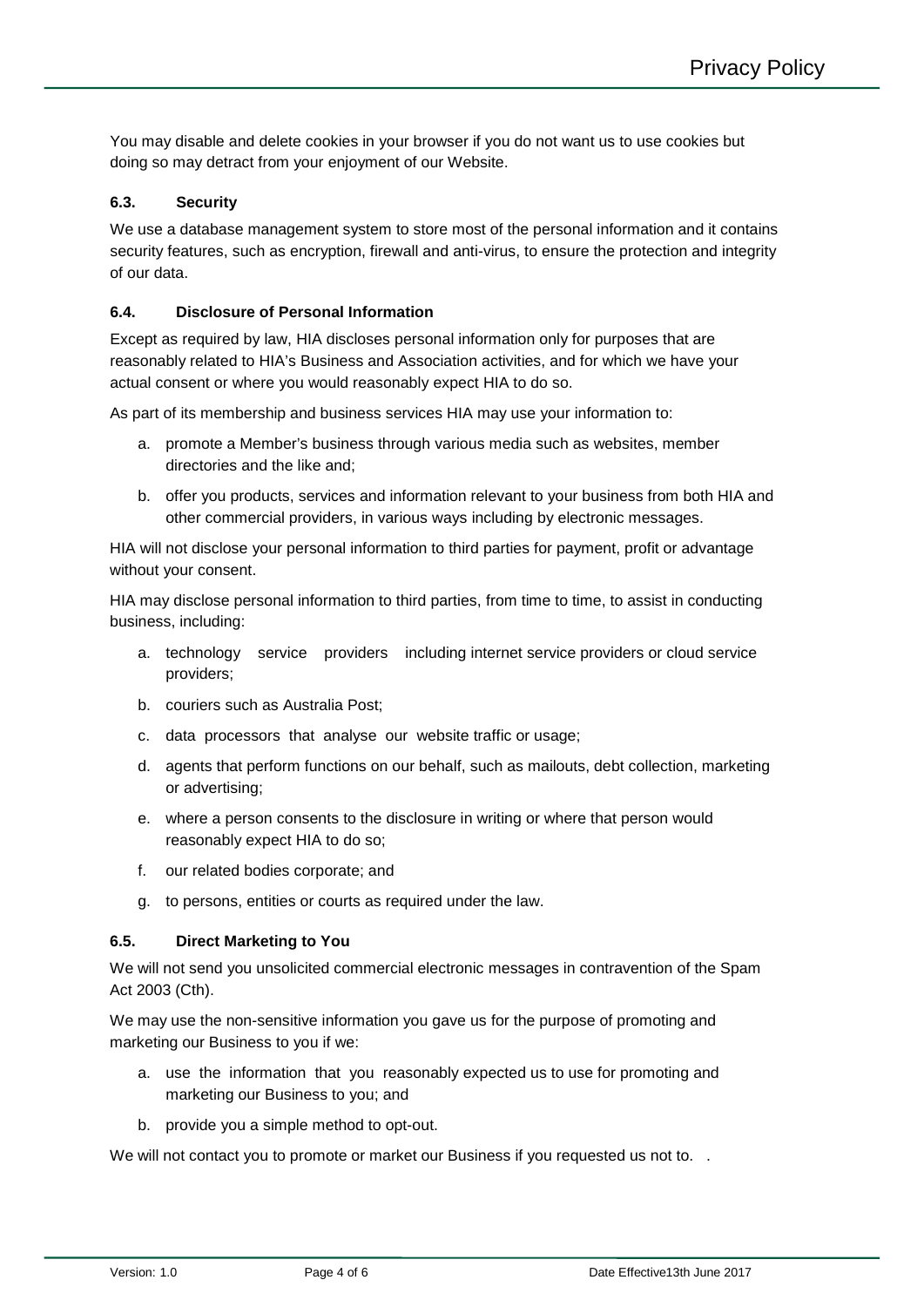#### **6.6. Accessing Your Personal Information**

You may request access to your personal information that we hold and we will:

- a. verify your identity;
- b. inform you of, and if you agree, charge you the reasonable cost of meeting your request, if any, but not for the request itself; and
- c. on receipt of payment, if any, and within a reasonable period of time, comply with your request.

We may refuse to allow you to access your personal information if we are not required to do so under the Australian Privacy Principles.

#### **6.7. Correcting Your Information**

You may request to correct your personal information that we hold and we will update your personal information so that it is up-to-date, accurate, complete, relevant and not misleading.

HIA Members may change their details online on our Website.

#### **6.8. How to Contact Us**

If you would like to access or correct your personal information, please contact us by:

- a. email: enquiry@hia.com.au
- b. writing to: HIA, 79 Constitution Avenue Canberra ACT 2612; or
- c. phone: 02 6245 1300 .

#### **6.9. Complaints**

If you believe we have breached the Australian Privacy Principles under the Privacy Act 1988 (Cth) or a registered Australian Privacy Principles Code, you may lodge a complaint as follows:

- a. firstly, contact us in writing to the email or postal address in clause 8.5 and include the following in your complaint:
	- i. your contact details;
	- ii. section or provision of the Australian Privacy Principles or Code that you believe we breached; and
	- iii. our practice or policy that you believe breaches the relevant Australian Privacy Principle or Code,
- b. you must allow us a reasonable time, about 30 days, to reply to your complaint; and
- c. secondly, you may complain to the Office of the Australian Information Commissioner if:
	- i. you are not satisfied with our response; or
	- ii. we do not respond to you within a reasonable time without sufficient explanation.

## **7. Notifiable Data Breaches**

HIA will notify the Office of the Australian Information Commissioner (OAIC) and affected individuals if HIA has a data breach within the meaning of the Act.